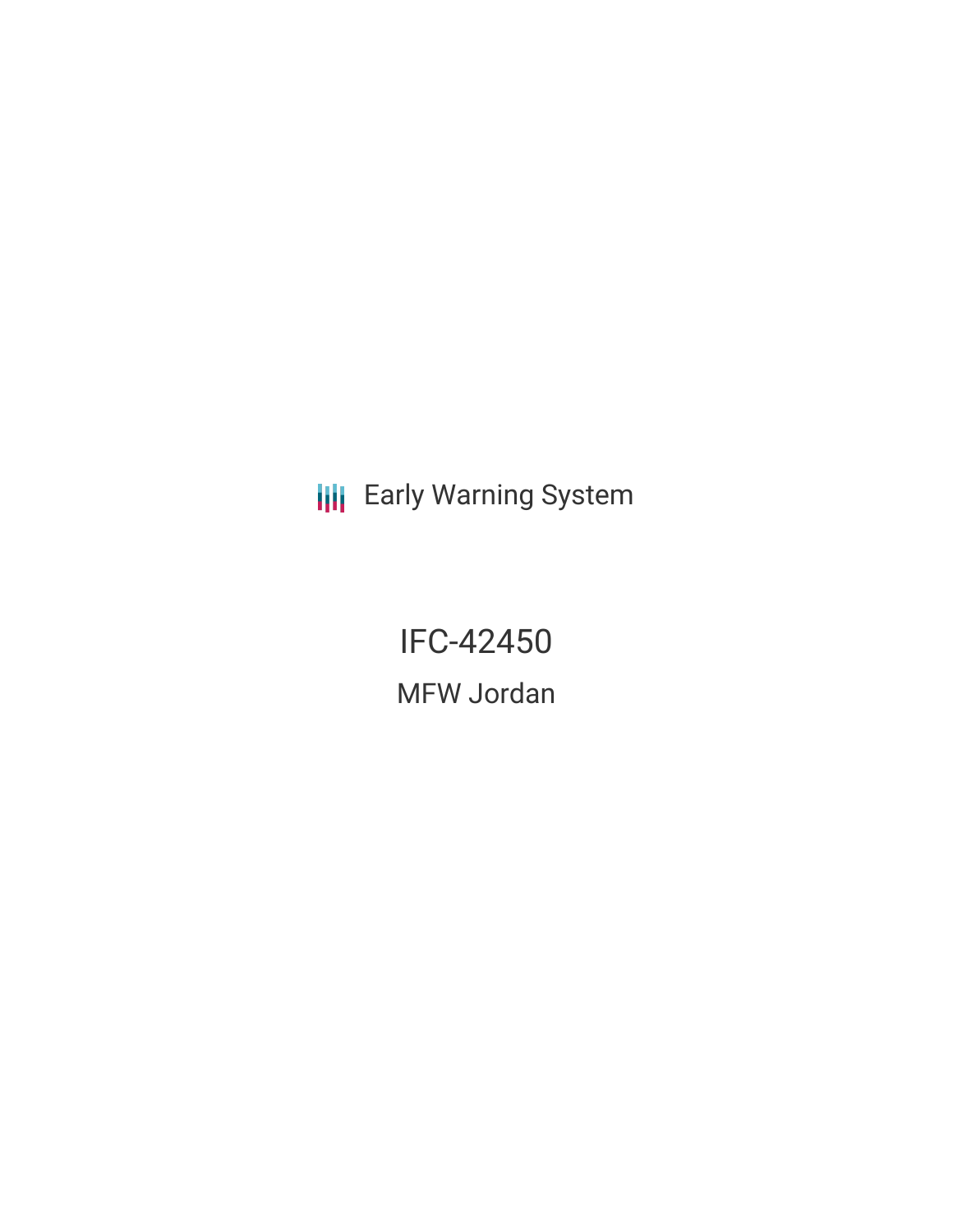| <b>Countries</b>               | Jordan                                  |
|--------------------------------|-----------------------------------------|
| <b>Financial Institutions</b>  | International Finance Corporation (IFC) |
| <b>Status</b>                  | Proposed                                |
| <b>Bank Risk Rating</b>        | FI                                      |
| <b>Voting Date</b>             | 2020-01-15                              |
| <b>Borrower</b>                | MICROFUND FOR WOMEN                     |
| <b>Sectors</b>                 | Finance                                 |
| <b>Investment Type(s)</b>      | Loan                                    |
| <b>Investment Amount (USD)</b> | \$10.00 million                         |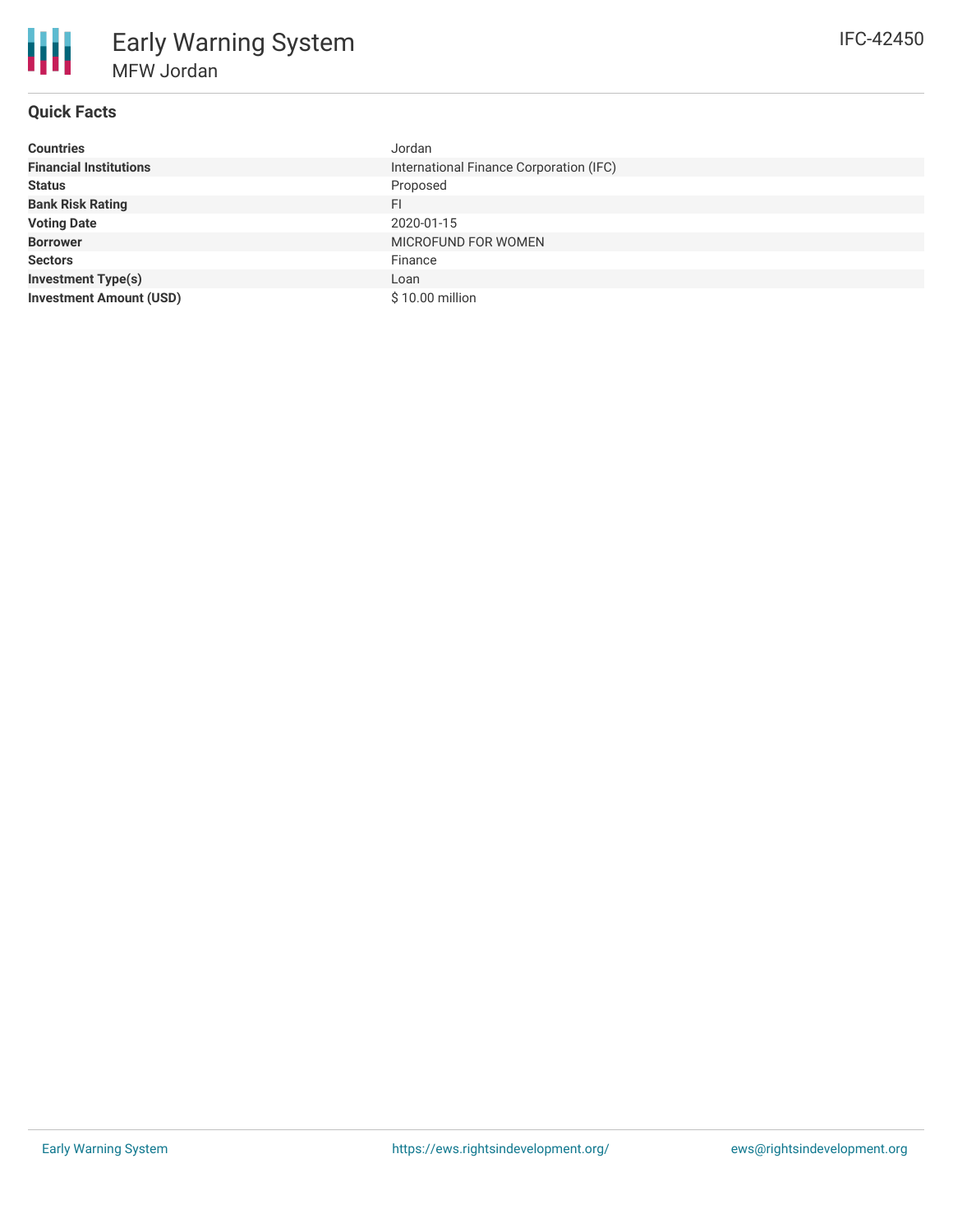

## **Project Description**

According to bank documents, the proposed project entails a local currency loan equivalent to US\$10 million with a 5-year tenor to Micro Fund for Women ("MfW"), the largest and leading microfinance institution in Jordan. The proceeds of the IFC loan would be utilized by MfW to support its lending program to very small enterprises ("VSEs"), with a focus on VSEs owned or led by women. Moreover, part of the lending will be earmarked for on-lending to refugees and their host communities.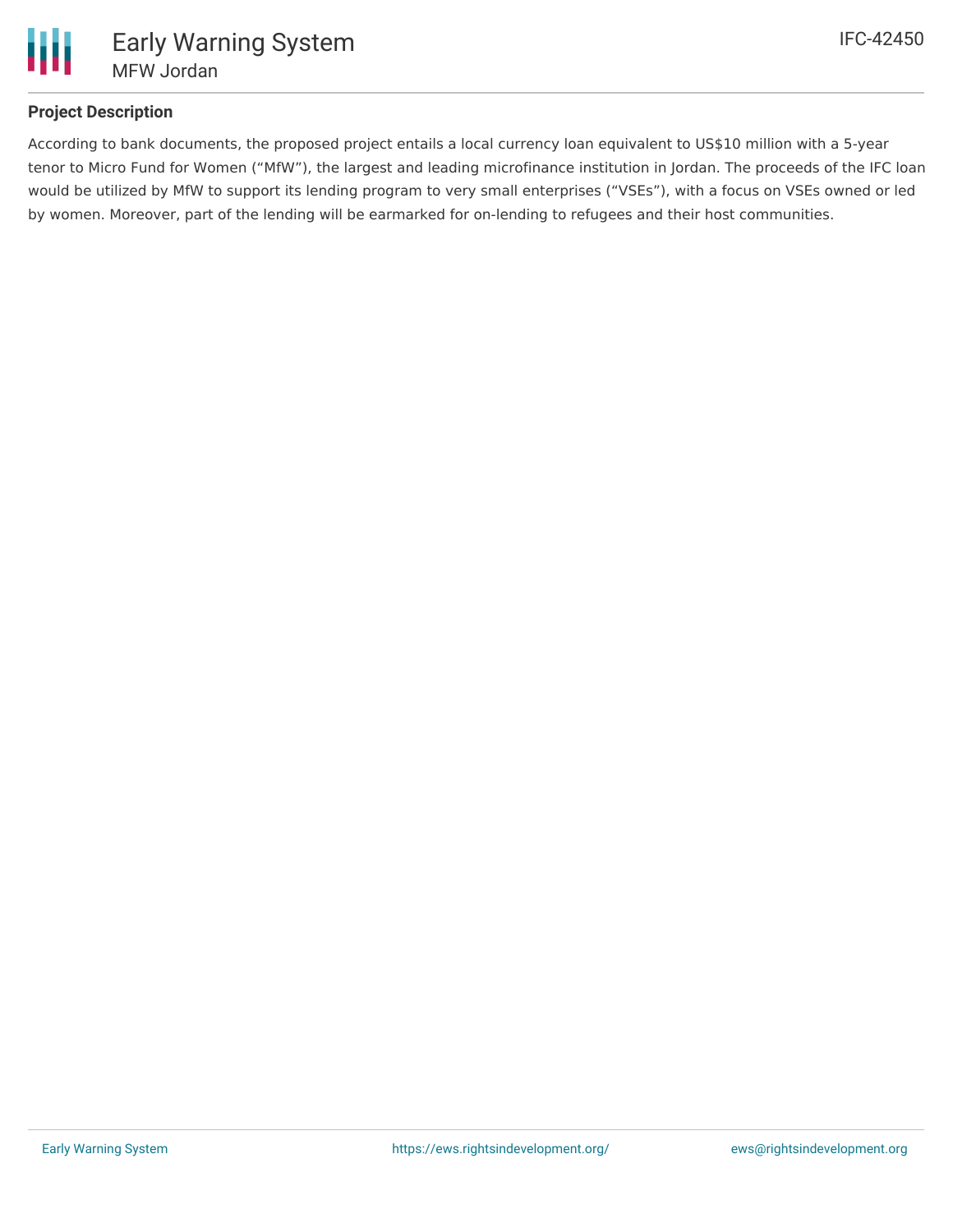

### **Investment Description**

• International Finance Corporation (IFC)

The Project consists of a senior loan of up to US\$10 million equivalent in local currency for up to 5 years to support the Company's lending program to women owned/led VSEs, refugees and host communities in Jordan.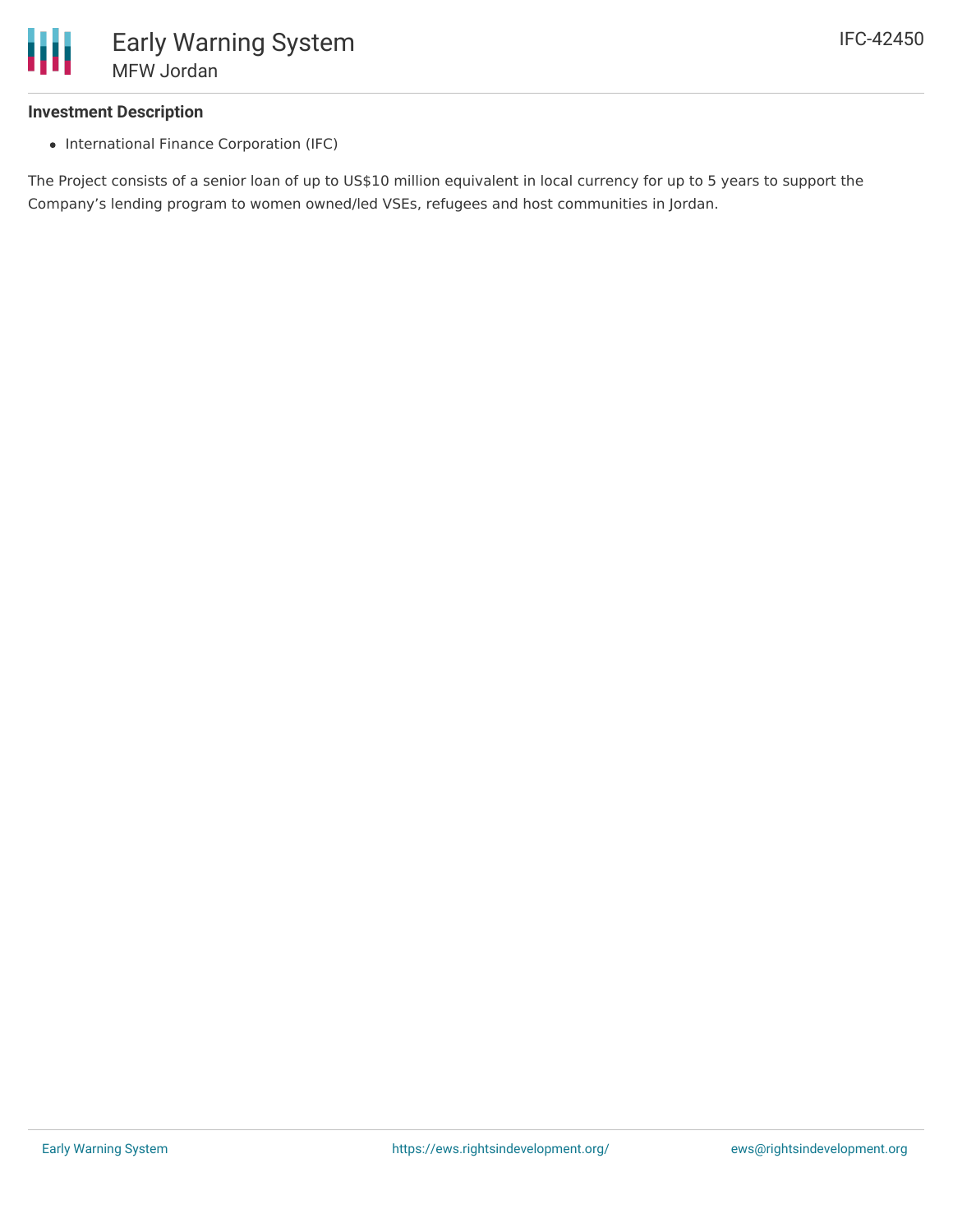# **Private Actors Description**

MFW launched its operations in 1994 as a Save the Children pilot program that was started in two Palestinian refugee camps in Amman. In 1996, the program expanded significantly and was converted into an independent NGO called the "Jordanian Women's Development Society (JWDS)". In 1999, under a joint initiative of Ghiath Sukhtian (60% shareholder) and Save the Children (40% shareholder), JWDS was registered as a non-profit limited liability company under its present name, Microfund for Women, with the Ministry of Industry and Trade. Over the years, MfW grew to be the leading MFI with the largest branch network in Jordan operating through 61 branches covering all regions and main populated areas of the Kingdom. By end of Jun-19, MfW had more than 149,000 borrowers (94.6% women) with loan portfolio of US\$82 million, representing market share of 32% and 25%, respectively. In 2018, MfW became licensed by the Central Bank of Jordan under the microfinance regulatory framework.